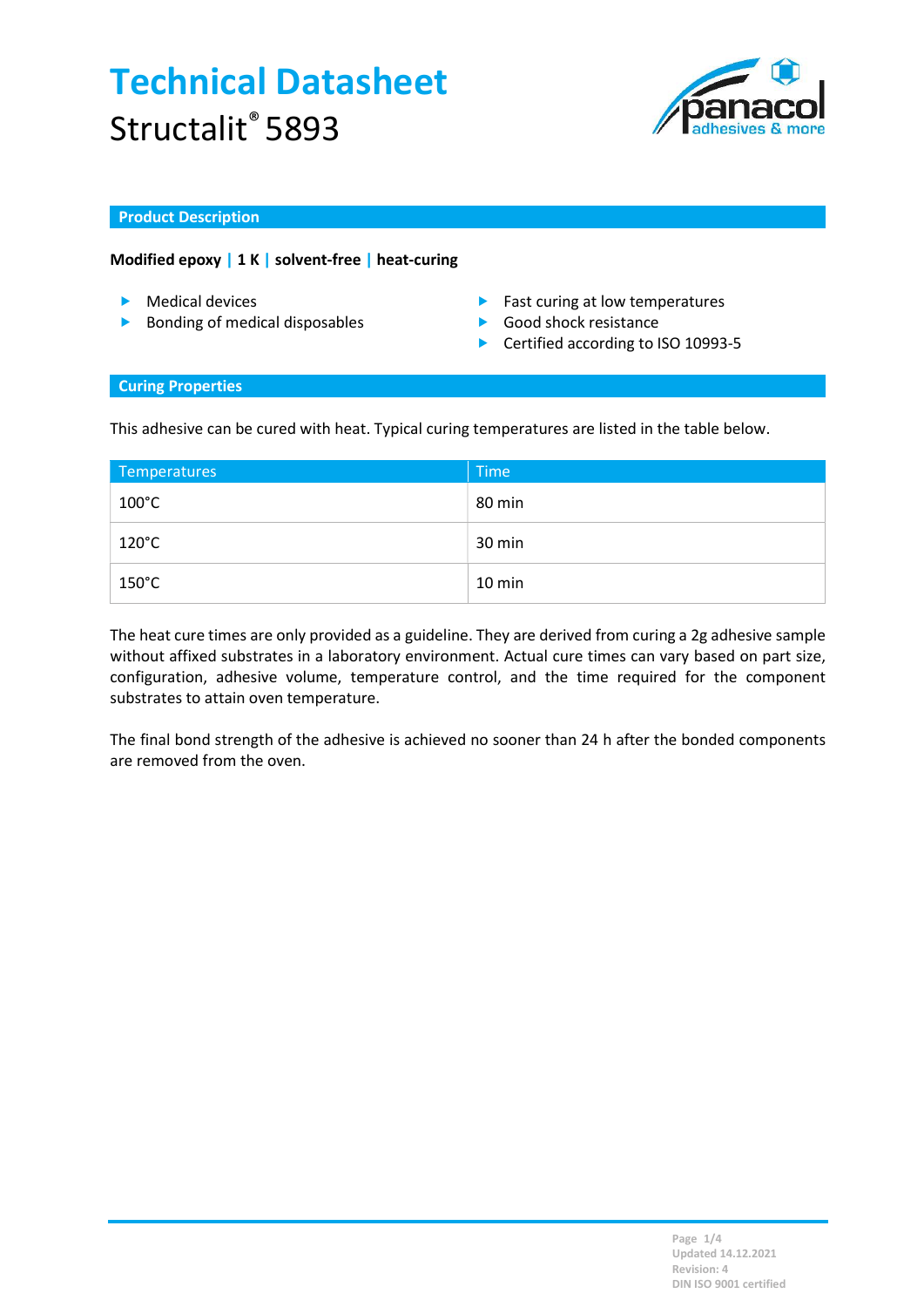

| <b>Technical Data</b>                                           |                  |
|-----------------------------------------------------------------|------------------|
|                                                                 |                  |
| Resin                                                           | Epoxy            |
| Appearance                                                      | <b>Black</b>     |
| Filler                                                          | Quartz           |
| Filler - weight [%]                                             | 35               |
| Particle size D95 [µm]                                          | 21               |
|                                                                 |                  |
| <b>Uncured Material</b>                                         |                  |
| Viscosity [mPas] (Kinexus Rheometer, 25 °C, 10s <sup>-1</sup> ) | $6,000 - 10,000$ |
| PE-Norm 064                                                     |                  |
| Thixotropic index [1/10]                                        | $1.3 - 2.5$      |
| PE-Norm 064                                                     |                  |
| Density [g/cm <sup>3</sup> ]                                    | $1.4 - 1.5$      |
| PE-Norm 004                                                     |                  |
| Flash point [°C]                                                | >100             |
| PE-Norm 050                                                     |                  |
| Working life [days]                                             | 3                |
| @ room temperature                                              |                  |
| <b>Cured Material</b>                                           |                  |
| Hardness shore D                                                | $75 - 90$        |
| PE-Norm 006                                                     |                  |
| Temperature resistance [°C]                                     | $-40 - 200$      |
| Shrinkage [%]                                                   |                  |
| PE-Norm 031                                                     | $<$ 1            |
| Water absorption [%]                                            | $<$ 1            |
| PE-Norm 016                                                     |                  |
| Glass transition temperature - DSC [°C]                         |                  |
| PE-Norm 009                                                     | $90 - 120$       |
| Coefficient of thermal expansion [ppm/K] below Tg               |                  |
| PE-Norm 017                                                     | $30 - 70$        |
| Coefficient of thermal expansion [ppm/K] above Tg               |                  |
| PE-Norm 017                                                     | $100 - 200$      |
| Thermal conductivity [W/m*K]                                    |                  |
| PE-Norm 062                                                     | $0.4 - 0.6$      |
| Thermal conductivity [W/m*K]                                    |                  |
| PE-Norm 054                                                     | $1.0 - 1.5$      |
| Dielectric constant [10kHz]                                     |                  |
| IEC 62631-2-1                                                   | $2 - 4$          |
| Dielectric strength [kV/mm]                                     |                  |
| <b>DIN EN 60243</b>                                             | $18 - 25$        |
| Volume resistivity [Ohm*cm]                                     |                  |
| PE-Norm 040                                                     | $1 - 5E + 16$    |
| Insulating resistance [Ohm*cm]                                  | $1 - 3E + 14$    |
| PE-Norm 044                                                     |                  |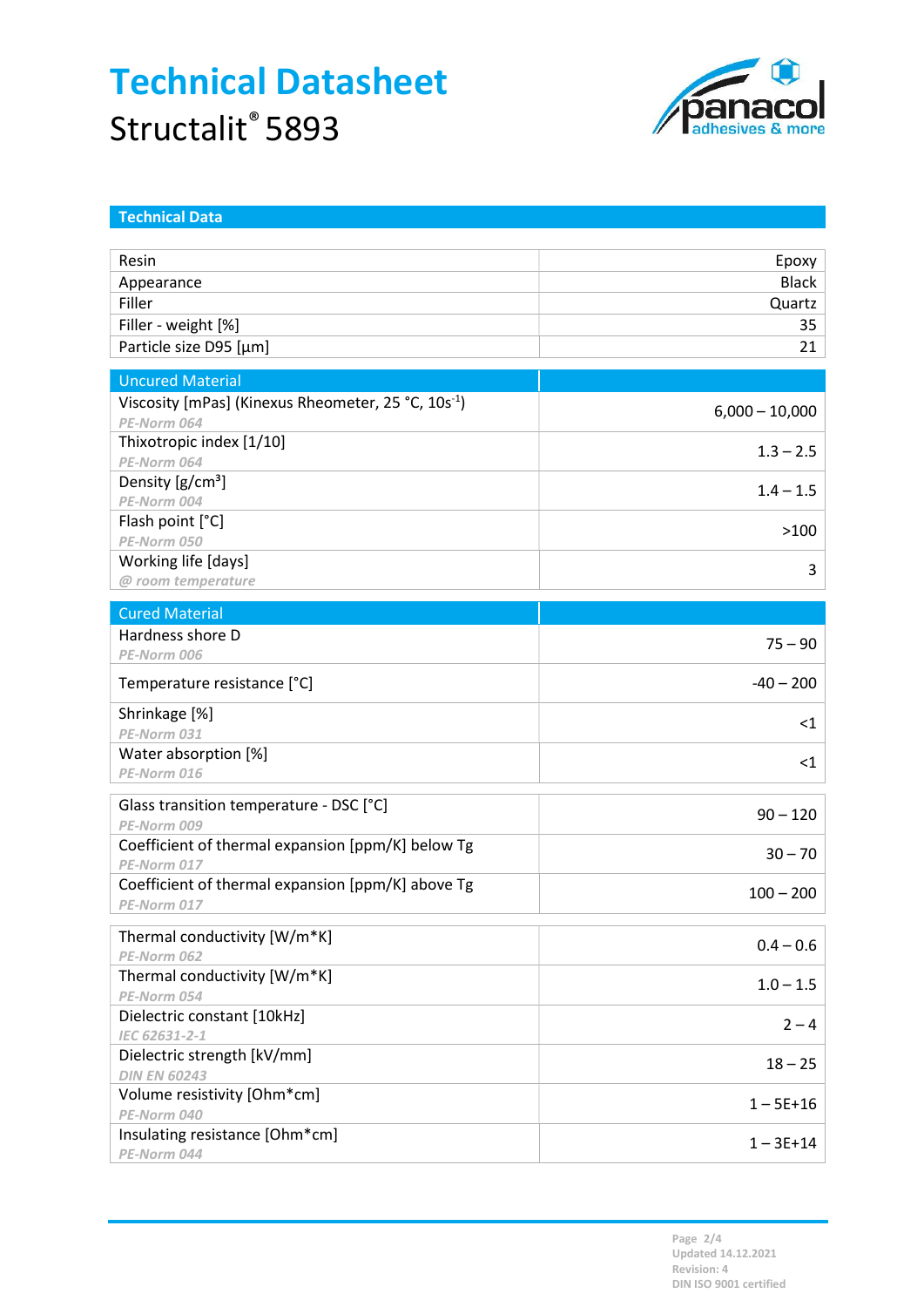

| Young's modulus - Tensile test [MPa]<br>150°C, 30min<br>PE-Norm 056   | $3,000 - 5,000$ |
|-----------------------------------------------------------------------|-----------------|
| Tensile strength [MPa]<br>150°C, 30min<br>PE-Norm 014                 | $18 - 27$       |
| Elongation at break [%]<br>150°C, 30min<br>PE-Norm 014                | <1              |
| Lap shear strength (steel/steel) [MPa]<br>150°C, 30min<br>PE-Norm 013 | $8 - 12$        |

## Transport/Storage/Shelf Life

| Package type      | <b>Transport</b>                | Storage                         | Shelf life*                                   |
|-------------------|---------------------------------|---------------------------------|-----------------------------------------------|
| Syringe/Cartridge | $0^{\circ}$ C – 10 $^{\circ}$ C | $-20^{\circ}$ C                 | At delivery<br>min. 3 months<br>max. 6 months |
| Other packages    |                                 | $0^{\circ}$ C – 10 $^{\circ}$ C |                                               |

\*Store in original, unopened containers!

Instructions for use

#### Surface preparation

The surfaces to be bonded should be free of dust, oil, grease, mold release, or other contaminants in order to obtain an optimal and reproducible bond. For cleaning we recommend the cleaner IP® from Panacol, or a solution of Isopropyl Alcohol at 90% or higher concentration. Substrates with low surface energy (e.g. polyethylene, polypropylene) must be pretreated in order to achieve sufficient adhesion.

#### Application

Our products are supplied ready to use. Depending on packaging they can be applied by hand directly from the container or by using compatible dispensing systems and automation. Many commercially available valve and controller options are available to ensure accurate and consistent adhesive dispensing. For assistance with dispensing and curing questions, please contact our Applications Engineering department. To obtain best results, the adhesive and substrates to be bonded may not be cold and should be allowed to warm to room temperature prior to processing. For safety information refer to our Material Safety Data Sheet (MSDS).

#### Storage

Store uncured product in its original, closed container in a dry location. Any material removed from the original container must not be returned to the container as it could be contaminated. Panacol cannot assume responsibility for products that were improperly stored, contaminated, or repackaged into other containers.

> Page 3/4 Updated 14.12.2021 Revision: 4 DIN ISO 9001 certified